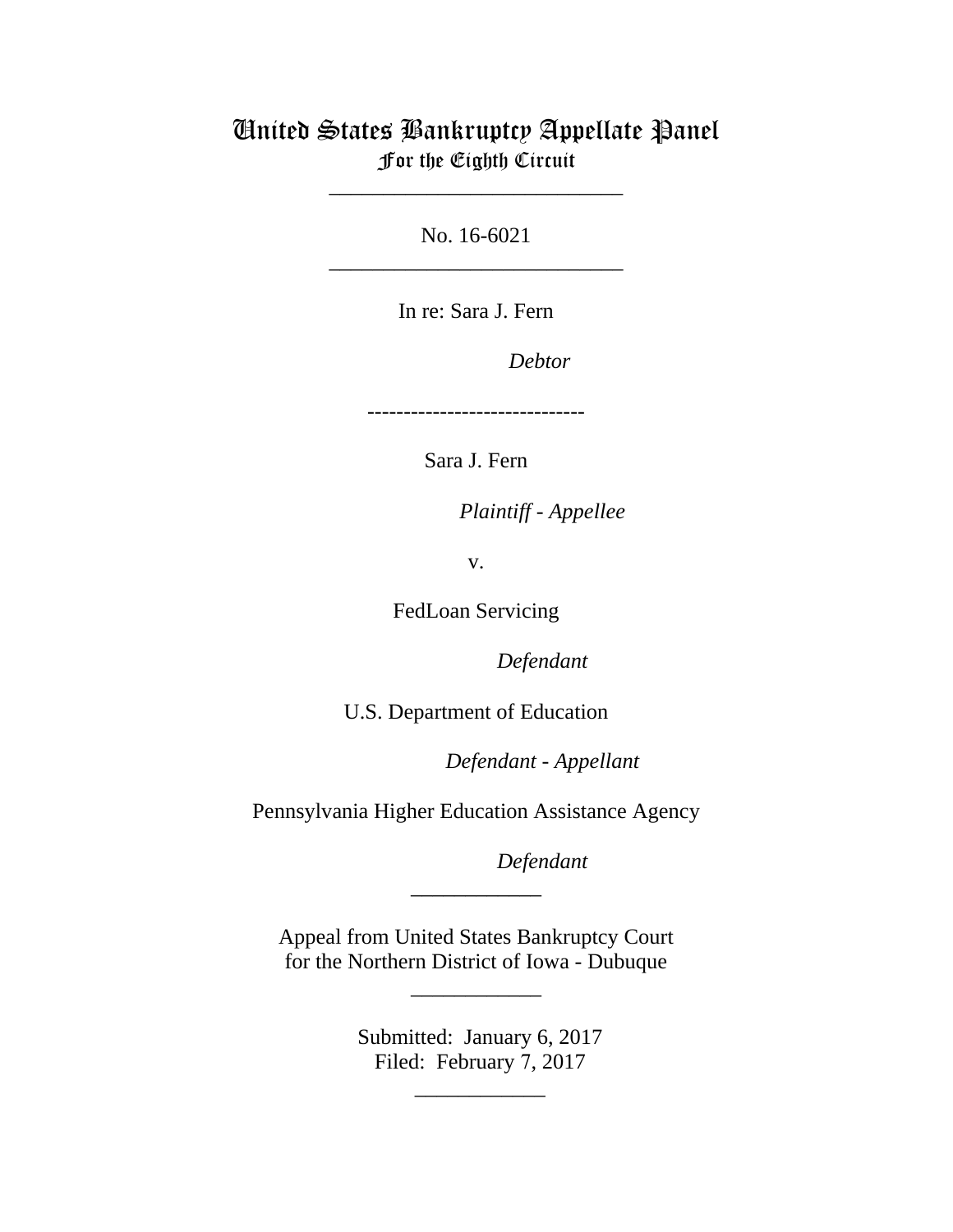Before KRESSEL, FEDERMAN and SHODEEN, Bankruptcy Judges.

SHODEEN, Bankruptcy Judge,

The Defendant, U.S. Department of Education, appeals from the Bankruptcy Court's<sup>1</sup> determination that Fern's student loans are dischargeable based upon undue hardship pursuant to 11 U.S.C. § 523(a)(8). For the reasons that follow, we affirm.

\_\_\_\_\_\_\_\_\_\_\_\_

### STANDARD OF REVIEW

The determination of undue hardship is a legal conclusion subject to de novo review. *Long v. Educ. Credit Mgmt. Corp.* (*In re Long*)*,* 322 F.3d 549, 553 (8th Cir. 2003). Subsidiary findings of fact on which the legal conclusions are based are reviewed for clear error. *Educ. Credit Mgmt. Corp. v. Jesperson*, 571 F.3d 775, 779 (8th Cir. 2009). We may affirm on any basis supported by the record. *Kaler v. Charles* (*In re Charles*)*,* 474 B.R. 680, 687 (B.A.P. 8th Cir. 2012) (citing *Stabler v. Beyers* (*In re Stabler*), 418 B.R. 764, 766 n. 2 (B.A.P. 8th Cir. 2009)).

#### **DISCUSSION**

Between 2002 and 2004 Fern obtained student loans totaling \$14,980 under the William D. Ford Direct Loan Program under three separate promissory notes. She used these funds to participate in classes to become an accounting clerk. After two unsuccessful attempts to complete a required class she could not finish the program. In 2007 Fern obtained an additional student loan of approximately \$5,300 from the Ford Program to attend Capri College for training as an esthetician. After graduating she rented space at a commercial tanning salon and began working in her field of study. Being unable to build up the necessary clientele to support her family she left this job. Fern has never made a payment on her student loan obligations. At the time of trial the aggregate balance owing on Fern's student loans exceeded \$27,000.

Discharge of student loan debt in bankruptcy is governed by 11 U.S.C. § 523(a)(8) which in relevant part states: "A discharge under section  $727...$  of this

<sup>&</sup>lt;sup>1</sup> The Honorable Thad J. Collins, United States Bankruptcy Judge for the Northern District of Iowa.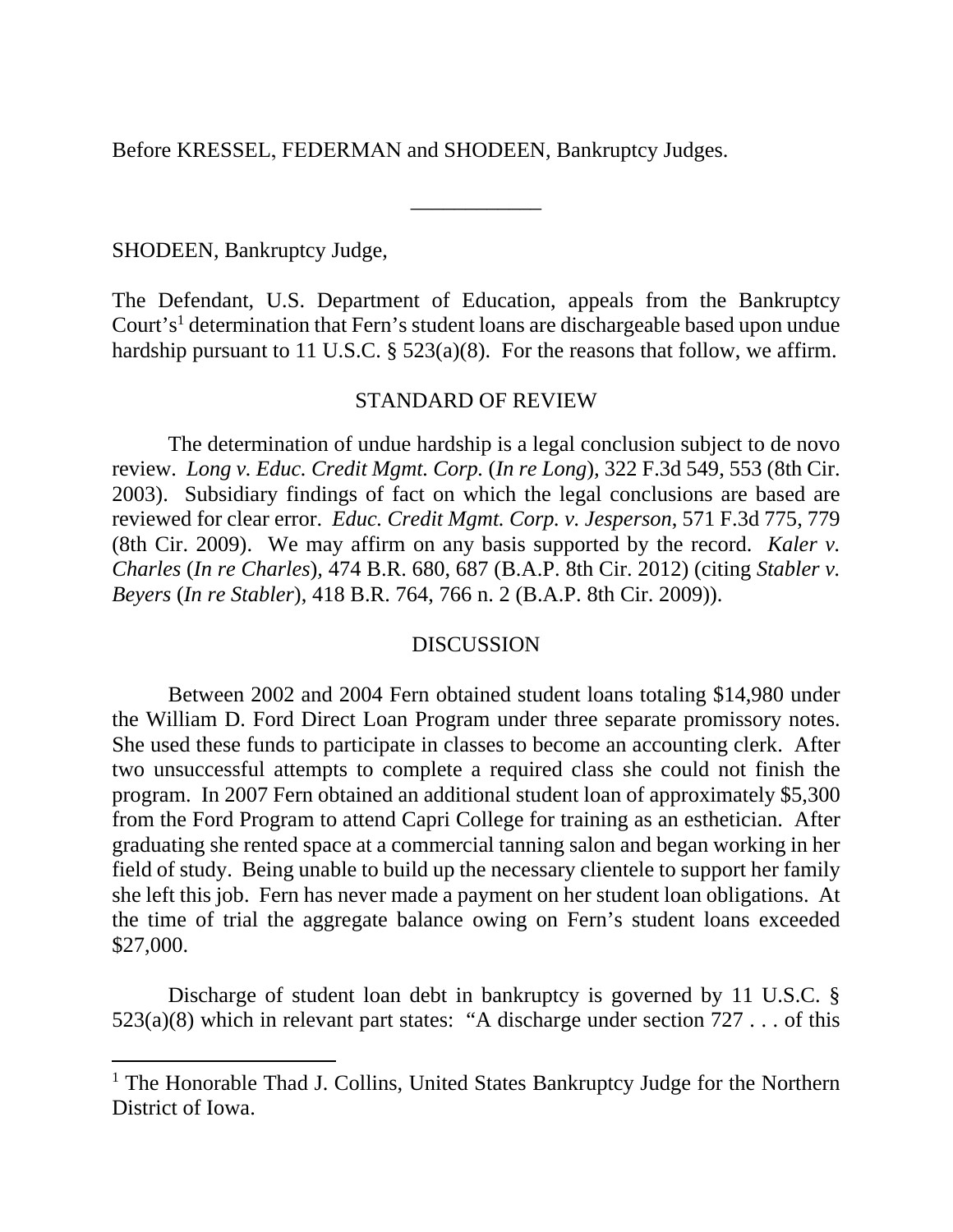title does not discharge an individual debtor from any debt [for education loans] unless excepting such debt from discharge . . . would impose an undue hardship on the debtor and the debtor's dependents . . . ." The debtor bears the burden to prove undue hardship by a preponderance of the evidence. *Grogan v. Garner*, 498 U.S. 279, 289-91 (1991). The term undue hardship is not defined in the Bankruptcy Code. Consequently, the standards to determine what constitutes undue hardship have been developed by the courts. A majority of Circuits follow the test adopted by the Second Circuit in *Brunner* v. *New York State Higher Education Services Corp.,* 831 F.2d 395 (2d Cir. 1987). The *Brunner* analysis has been expressly rejected in this Circuit:

> We are convinced that requiring our bankruptcy courts to adhere to the strict parameters of a particular test would diminish the inherent discretion contained in § 523(a)(8) . . . We believe that fairness and equity require each undue hardship case to be examined on the unique facts and circumstances that surround the particular bankruptcy.

*Long*, 322 F.3d at 554. Instead, the Eighth Circuit follows a more flexible approach under a totality of the circumstances test. *Id.* Three factors are evaluated to determine undue hardship under this test: (1) the debtor's past, present, and reasonably reliable future financial resources; (2) a calculation of the debtor's and her dependent's reasonable necessary living expenses; and (3) any other relevant facts and circumstances surrounding each particular bankruptcy case. *Id.*

1. Past, Present and Future Financial Resources

 Fern is a 35 year old single mother of three children ages 3, 11 and 16. For the last 6 years she has worked at Focus Services, LLC. This job provides her with a monthly income of \$1,506.78 and offers flexibility so she can provide the necessary care for her children when needed. The family also receives food stamps and rental assistance. The children's fathers have made minimal or no child support payments. Efforts to enforce these obligations have been unsuccessful.

 Fern's income history has remained consistent and is in line with her current earnings. She has never earned more than \$25,000 annually. Her take home pay of \$1,506.78 is supplemented by public assistance which results in a modest amount upon which to support a family of four. She has no savings or other sources of income. In the past, Fern's mother has loaned money to her daughter. Because her mother is retiring, she will be unable to provide this safety net to Fern. The evidence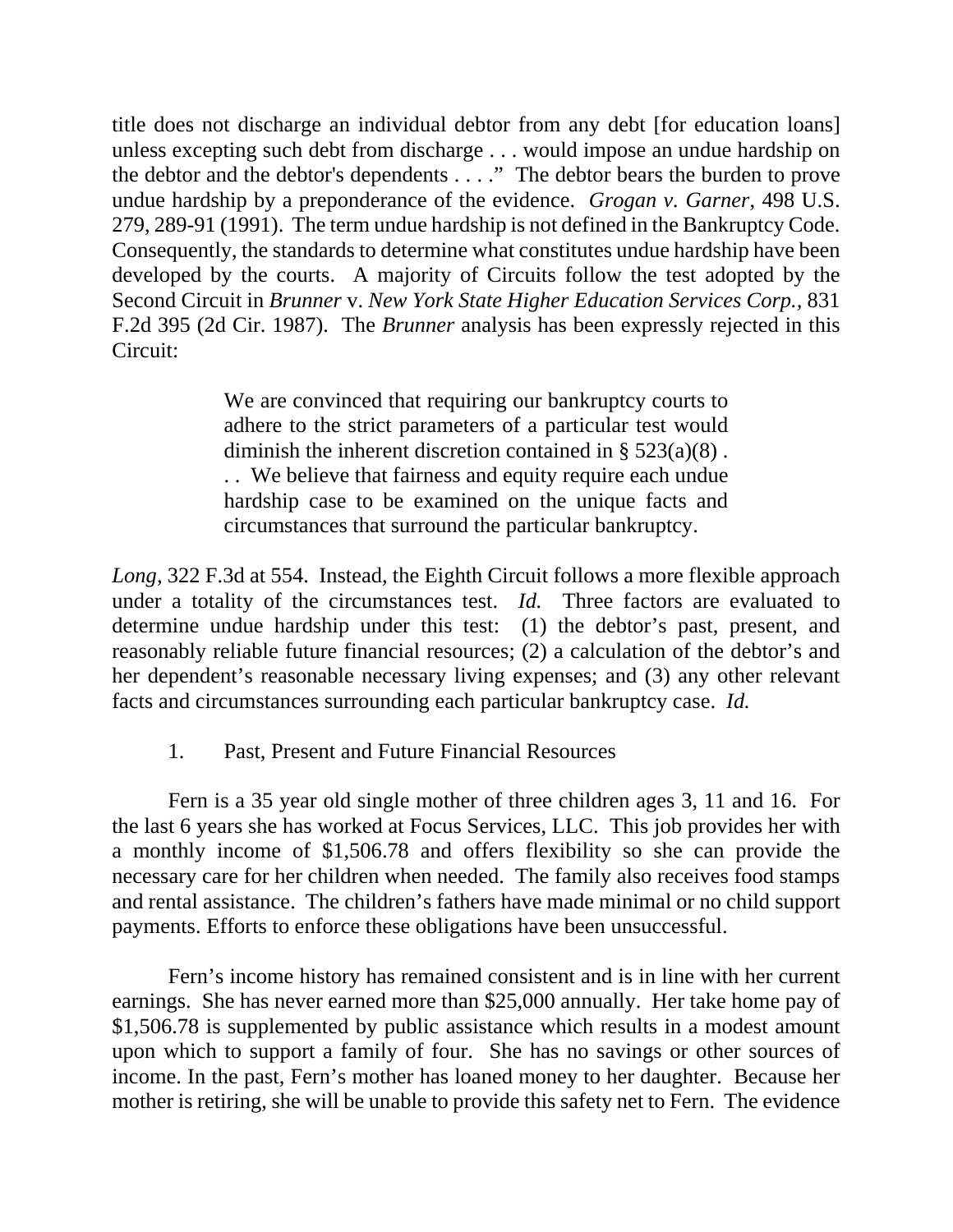supports the Bankruptcy Court's conclusion that Fern's income has been consistent and is unlikely to improve in the future which weighs in favor of discharging the student loans for undue hardship.

## 2. Reasonable and Necessary Living Expenses

 "To be reasonable and necessary, an expense must be 'modest and commensurate with the debtor's resources.'" *Jesperson*, 571 F.3d at 780 (citing *In re DeBrower*, 387 B.R. 587, 590 (Bank. N.D. Iowa 2008)). Fern's monthly income from all sources totals \$2,413. The family's monthly expenses are \$2,475. Based upon these figures there is a shortfall of \$62 each month to meet the family's living expenses. The record supports the Bankruptcy Court's conclusion that Fern's monthly expenses are reasonable, necessary, modest and commensurate with her income and weigh in favor of discharging the student loans for undue hardship.

## 3. Other Relevant Facts and Circumstances

 This factor permits evaluation of a wide range of facts and issues that may be relevant to determining undue hardship, including:

> (1) total present and future incapacity to pay debts for reasons not within the control of the debtor; (2) whether the debtor has made a good faith effort to negotiate a deferment or forbearance of payment; (3) whether the hardship will be long-term; (4) whether the debtor has made payments on the student loan; (5) whether there is permanent or long-term disability of the debtor; (6) the ability of the debtor to obtain gainful employment in the area of the study; (7) whether the debtor has made a good faith effort to maximize income and minimize expenses; (8) whether the dominant purpose of the bankruptcy petition was to discharge the student loan; and (9) the ratio of student loan debt to total indebtedness.

*Brown v. Am. Educ. Servs., Inc.* (*In re Brown*)*,* 378 B.R. 623, 626-27 (Bankr. W.D. Mo. 2007) (citing *VerMaas v. Student Loans of N.D.* (*In re VerMaas*), 302 B.R. 650, 656-57 (Bankr. D. Neb. 2003); *Morris v. Univ. of Ark.,* 277 B.R. 910, 914 (Bankr. W.D. Ark. 2002)). The purpose of this final inquiry allows a court to consider any other relevant information that would be persuasive to overcome the income and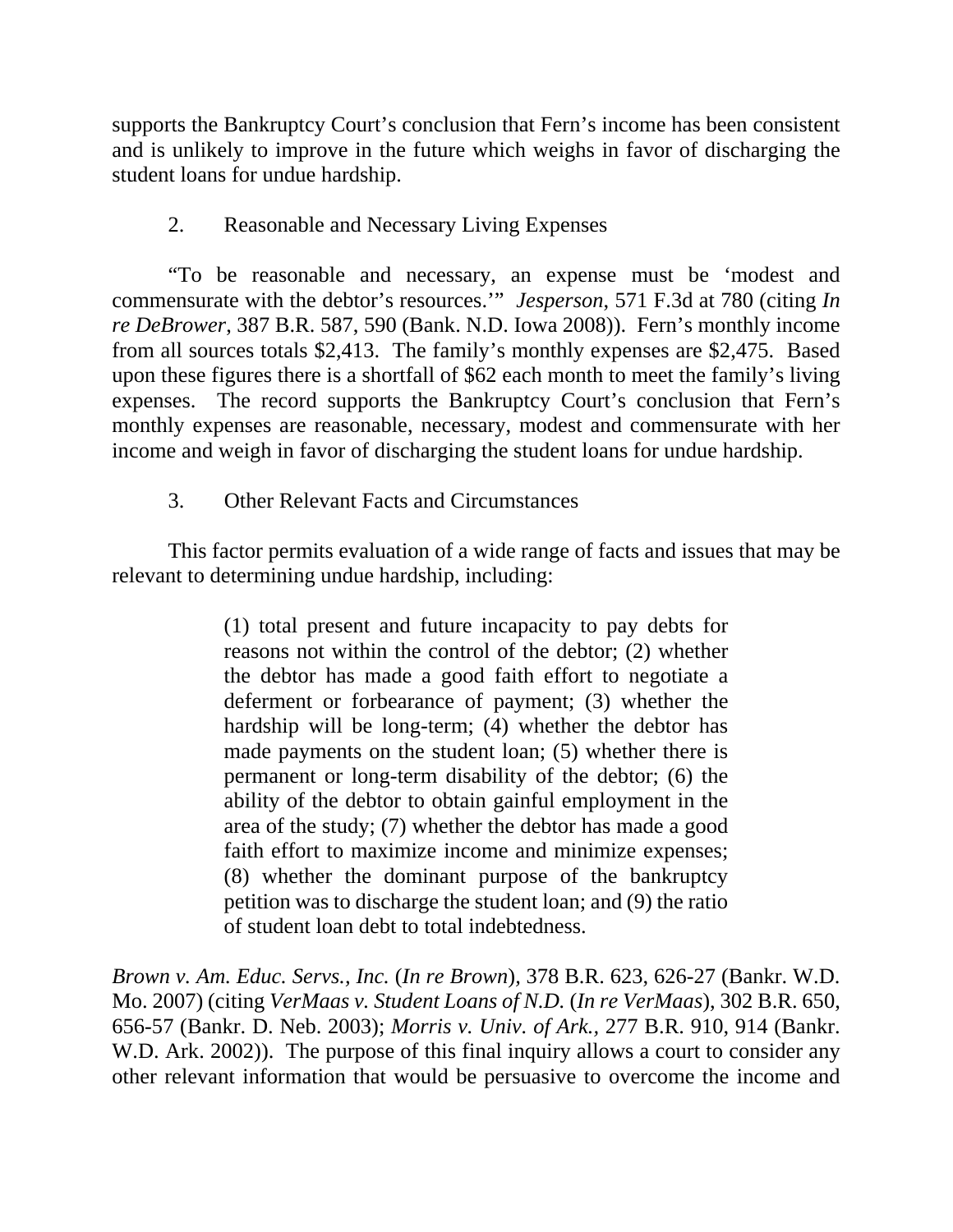expense analysis of undue hardship under the first two factors of the totality of the circumstances test.

 Fern testified that her vehicle requires maintenance and that she will need to replace it. She believes such a purchase is unavailable without her mother's assistance or co-signature because the student loan obligations are reflected on her credit report, which hinders her ability to borrow money. The education obtained with the student loan proceeds has not resulted in gainful employment for Fern. She occasionally reviews job postings but has discontinued actively submitting applications. According to Fern, if she could find a higher paying job she would gladly take it.

 None of Fern's loans has ever been placed in repayment status, instead they have always been classified as deferred or in forbearance meaning that no payment is required. The Department of Education contends that Fern qualifies for at least two repayment plans. While the availability of repayment options is a relevant fact, it cannot be the only basis to consider in determining undue hardship. *Lee v. Regions Bank Student Loans*, (*In re Lee*), 352 B.R. 91, 95 (B.A.P. 8th Cir. 2006). Relying upon *Jesperson,* the Department suggests that Fern is qualified for a repayment program where her "payment" would be \$0.00 and because that "payment" amount will not affect her current standard of living the student loans should not be discharged. *See* 571 F.3d at 779 (ability to make some payment on student loans and maintain a "minimal standard of living" does not qualify as an undue hardship).

 There are substantial and important differences between this case and *Jesperson* which must be placed in context. Jesperson was a lawyer who owed in excess of \$300,000 in student loans. The Court of Appeals identified numerous grounds in reaching its conclusion that Jesperson's circumstances did not qualify for an undue hardship discharge of his student loan debt. These included: his age, good health, number of degrees, marketable skills, lack of dependents, self-imposed conditions which limited his monthly income and a failure to pay any amount on the student loan when he had sufficient income to do so. *Id.* at 782. Most notably, Jesperson could afford a monthly payment of \$629 under an income contingent repayment plan. In contrast, Fern has never been required to make a payment, and under either the Income Contingent Repayment Program or PAYE this would still remain the case. We do not interpret *Jesperson* to stand for the proposition that a monthly payment obligation in the amount of zero automatically constitutes an ability to pay.